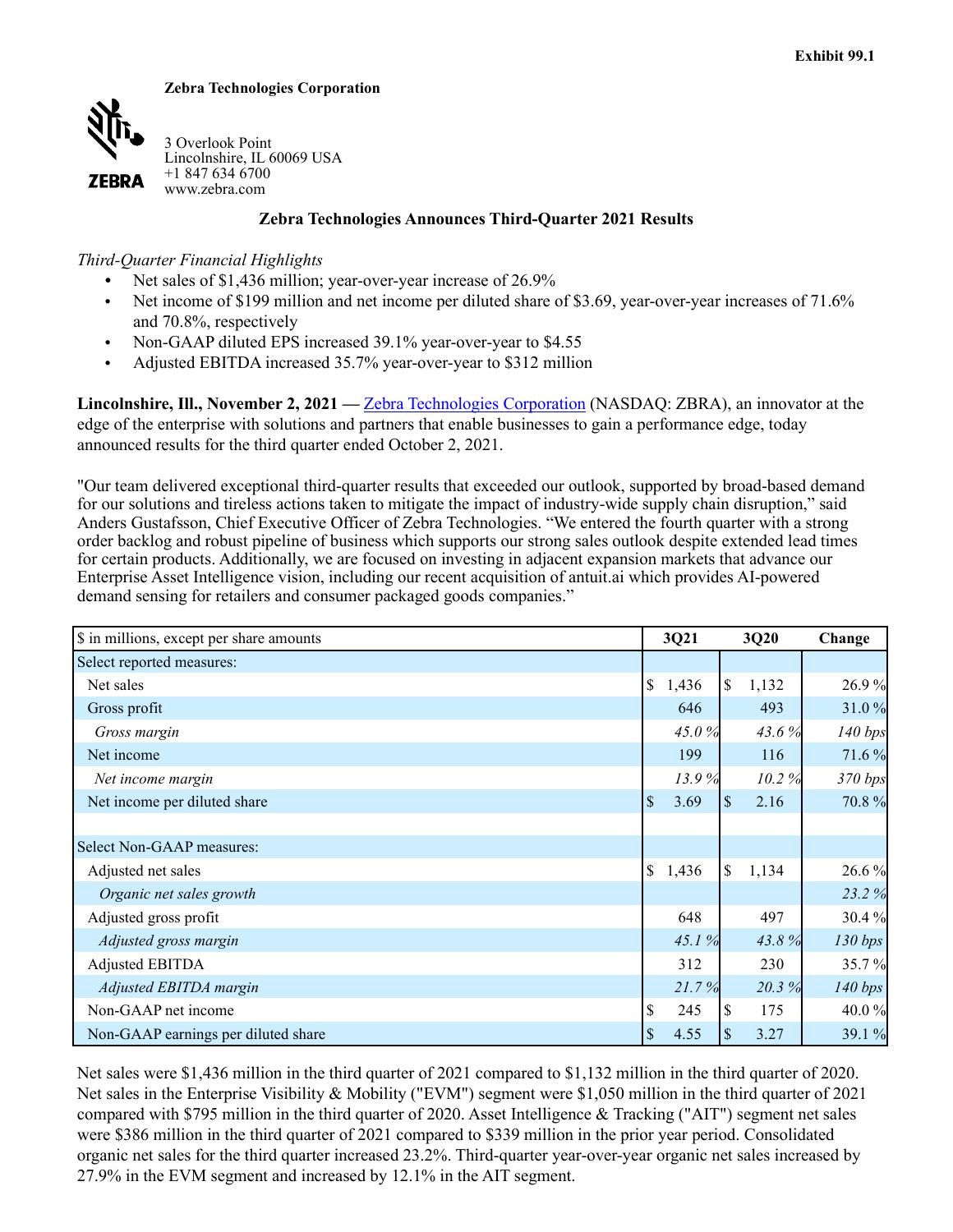Third quarter 2021 gross profit was \$646 million compared to \$493 million in the prior year period. Gross margin increased to 45.0% for the third quarter of 2021 compared to 43.6% in the prior year period. This increase was primarily due to favorable business mix as well as higher service and software margin. This favorability was partially offset by higher premium freight costs. Adjusted gross margin was 45.1% in the third quarter of 2021 compared to 43.8% in the prior year period.

Operating expenses increased in the third quarter of 2021 to \$409 million from \$343 million in the prior year period, primarily due to higher employee incentive-based compensation expense associated with improved financial performance, the inclusion of operating and amortization expenses associated with recently acquired businesses, and increased investments in research and development. Adjusted operating expenses increased in the third quarter of 2021 to \$354 million from \$283 million in the prior year period.

Net income for the third quarter of 2021 was \$199 million, or \$3.69 per diluted share, compared to net income of \$116 million, or \$2.16 per diluted share, for the third quarter of 2020. Non-GAAP net income for the third quarter of 2021 increased to \$245 million, or \$4.55 per diluted share, compared to \$175 million, or \$3.27 per diluted share, for the prior year period.

Adjusted EBITDA for the third quarter of 2021 increased to \$312 million, or 21.7% of adjusted net sales, compared to \$230 million, or 20.3% of adjusted net sales, for the third quarter of 2020 due to higher gross profits and lower operating expenses as a percentage of sales.

#### **Balance Sheet and Cash Flow**

As of October 2, 2021, the company had cash and cash equivalents of \$307 million and total debt of \$996 million.

For the first nine months of 2021, the company generated \$836 million of operating cash flow and made capital expenditures of \$38 million, resulting in free cash flow of \$798 million. The company made \$307 million of business acquisitions and \$24 million in venture investments.

For the first nine months of 2021, the company made net debt repayments of \$256 million. The company made \$25 million of share repurchases in the first nine months under its existing authorization.

#### **Outlook**

The company expects fourth quarter 2021 adjusted net sales to increase 8% to 12% from the fourth quarter of 2020 as we continue to experience strong broad-based demand for our solutions. This expectation includes an approximately 2 percentage point additive impact from foreign currency translation and reflects industry-wide supply chain challenges.

Adjusted EBITDA margin for the fourth quarter of 2021 is expected to be slightly higher than 21%, which includes approximately \$55 million of premium freight expense. Non-GAAP earnings per diluted share are expected to be in the range of \$4.20 to \$4.50. This assumes an adjusted effective tax rate of approximately 18%.

For the full-year 2021, free cash flow is now expected to be at least \$950 million.

The company does not provide a reconciliation for non-GAAP estimates on a forward-looking basis where it is unable to provide a meaningful or accurate calculation or estimation of reconciling items and the information is not available without unreasonable effort. This is due to the inherent difficulty of forecasting the timing or amount of the most directly comparable forward-looking GAAP financial measure as discussed under the "Forward-Looking Statements" caption below. This would include items that have not yet occurred, are out of the company's control and/or cannot be reasonably predicted, and that would impact diluted net earnings per share. For the same reasons, the company is unable to address the probable significance of the unavailable information. Forward-looking non-GAAP financial measures provided without the most directly comparable GAAP financial measures may vary materially from the corresponding GAAP financial measures.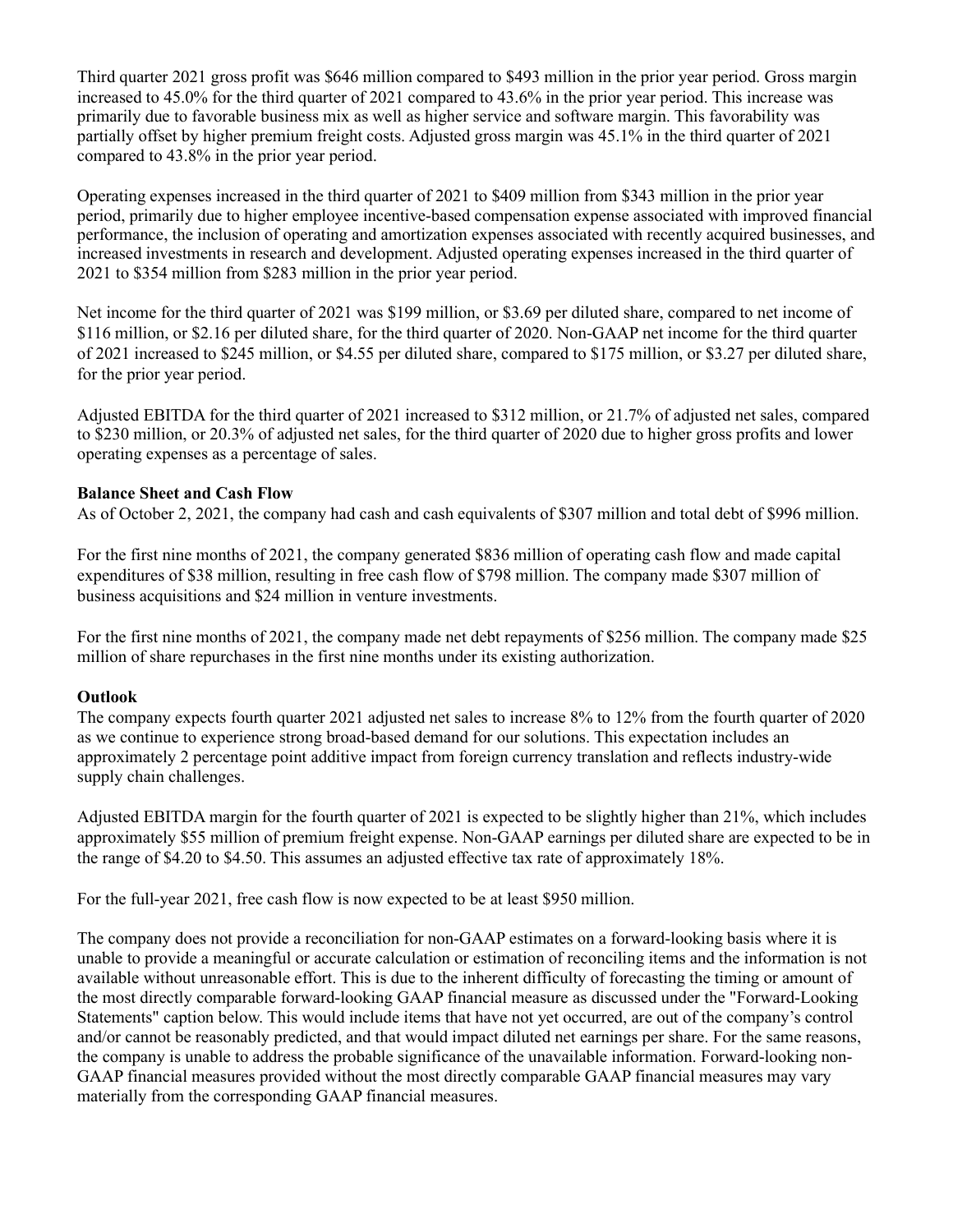### **Conference Call Notification**

Investors are invited to listen to a live webcast of Zebra's conference call regarding the company's financial results. The conference call will be held today at 7:30 a.m. Central Time (8:30 a.m. Eastern Time). To view the webcast, visit the investor relations section of the company's website a[t investors.zebra.com.](https://investors.zebra.com/overview/default.aspx)

## **About Zebra**

Zebra (NASDAQ: ZBRA) empowers the front line in retail/e-commerce, manufacturing, transportation and logistics, healthcare, public sector and other industries to achieve a performance edge. With more than 10,000 partners across 100 countries, Zebra delivers industry-tailored, end-to-end solutions to enable every asset and worker to be visible, connected and fully optimized. The company's market-leading solutions elevate the shopping experience, track and manage inventory as well as improve supply chain efficiency and patient care. In 2020, Zebra made Forbes Global 2000 list for the second consecutive year and was listed among Fast Company's Best Companies for Innovators. For more information, visit [www.zebra.com](https://www.zebra.com/us/en.html) or [sign up for our](https://investors.zebra.com/resources/email-alerts/default.aspx) news alerts. Participate in Zebra's [Your Edge](https://www.zebra.com/us/en/blog.html) blog, follow the company on [LinkedIn,](https://www.linkedin.com/company/zebra-technologies) [Twitter](https://twitter.com/ZebraTechnology) and [Facebook,](https://www.facebook.com/login/?next=https%3A%2F%2Fwww.facebook.com%2FZebraTechnologiesGlobal) and check out our Story Hub: [Zebra Perspectives.](https://www.zebra.com/us/en/about-zebra/newsroom.html)

### **Forward-Looking Statements**

This press release contains forward-looking statements, as defined by the Private Securities Litigation Reform Act of 1995, including, without limitation, the statements regarding the company's outlook. Actual results may differ from those expressed or implied in the company's forward-looking statements. These statements represent estimates only as of the date they were made. Zebra undertakes no obligation, other than as may be required by law, to publicly update or revise any forward-looking statements, whether as a result of new information, future events, changed circumstances or any other reason after the date of this release.

These forward-looking statements are based on current expectations, forecasts and assumptions and are subject to the risks and uncertainties inherent in Zebra's industry, market conditions, general domestic and international economic conditions, and other factors. These factors include customer acceptance of Zebra's hardware and software products and competitors' product offerings, and the potential effects of technological changes. The continued uncertainty over future global economic conditions, the availability of credit and capital markets volatility may have adverse effects on Zebra, its suppliers and its customers. In addition, a disruption in our ability to obtain products from vendors as a result of supply chain constraints, natural disasters, public health issues (including pandemics), or other circumstances could restrict sales and negatively affect customer relationships. Profits and profitability will be affected by Zebra's ability to control manufacturing and operating costs. Because of its debt, interest rates and financial market conditions will also have an impact on results. Foreign exchange rates will have an effect on financial results because of the large percentage of our international sales. The outcome of litigation in which Zebra may be involved is another factor. The success of integrating acquisitions could also affect profitability, reported results and the company's competitive position in its industry. These and other factors could have an adverse effect on Zebra's sales, gross profit margins and results of operations and increase the volatility of our financial results. When used in this release and documents referenced, the words "anticipate," "believe," "outlook," and "expect" and similar expressions, as they relate to the company or its management, are intended to identify such forward-looking statements, but are not the exclusive means of identifying these statements. Descriptions of the risks, uncertainties and other factors that could affect the company's future operations and results can be found in Zebra's filings with the Securities and Exchange Commission, including the company's most recent Form 10-K and Form 10-Q.

## **Use of Non-GAAP Financial Information**

This press release contains certain Non-GAAP financial measures, consisting of "adjusted net sales," "adjusted gross profit," "EBITDA," "Adjusted EBITDA," "Non-GAAP net income," "Non-GAAP earnings per share," "free cash flow," "organic net sales growth," and "adjusted operating expenses." Management presents these measures to focus on the on-going operations and believes it is useful to investors because they enable them to perform meaningful comparisons of past and present operating results. The company believes it is useful to present non-GAAP financial measures, which exclude certain significant items, as a means to understand the performance of its ongoing operations and how management views the business. Please see the "Reconciliation of GAAP to Non-GAAP Financial Measures" tables and accompanying disclosures at the end of this press release for more detailed information regarding non-GAAP financial measures herein, including the items reflected in adjusted net earnings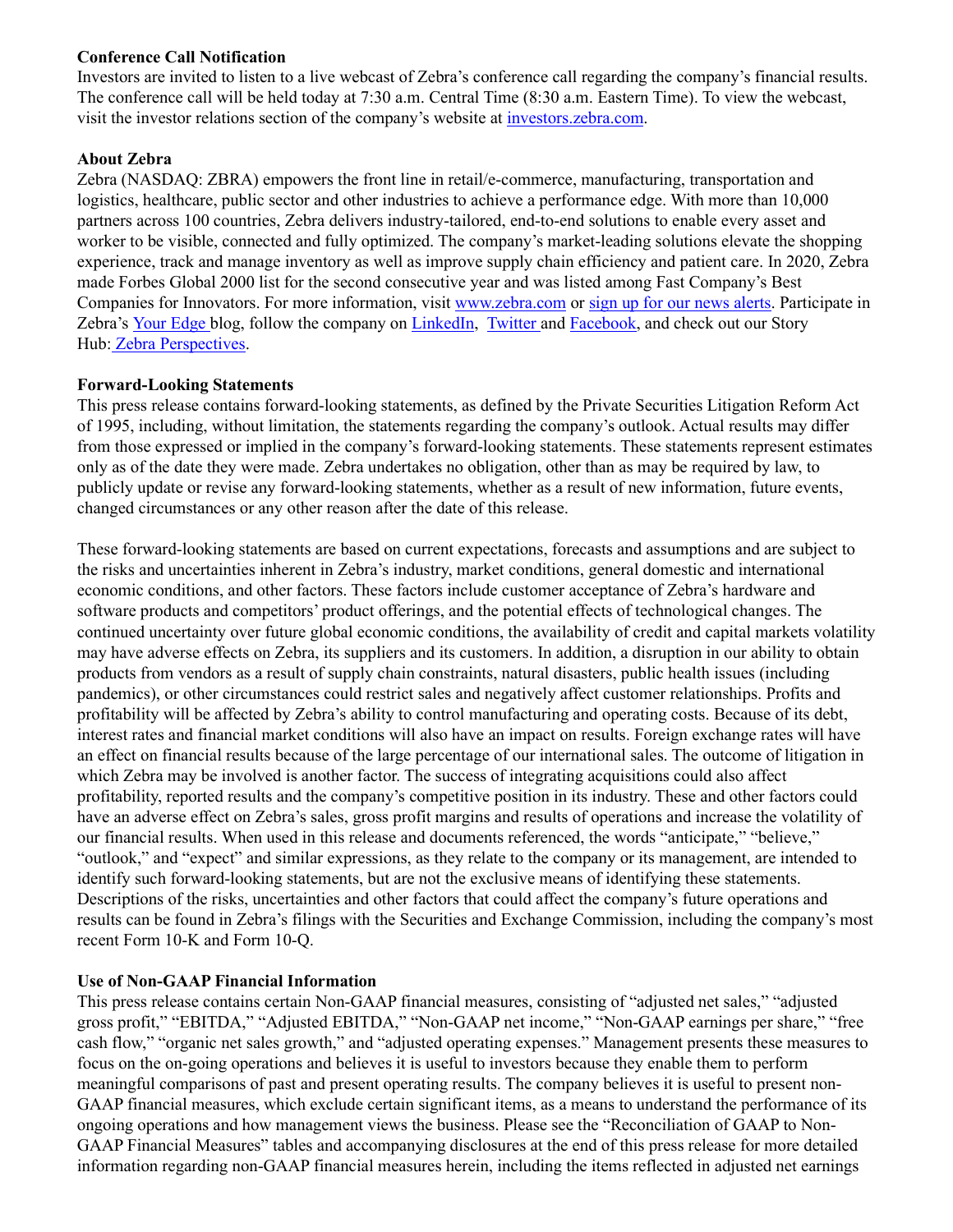calculations. These measures, however, should not be construed as an alternative to any other measure of performance determined in accordance with GAAP.

The company does not provide a reconciliation for non-GAAP estimates on a forward-looking basis (including the information under "Outlook" above) where it is unable to provide a meaningful or accurate calculation or estimation of reconciling items and the information is not available without unreasonable effort. This is due to the inherent difficulty of forecasting the timing or amount of various items that have not yet occurred, are out of the company's control and/or cannot be reasonably predicted, and that would impact diluted net earnings per share, the most directly comparable forward-looking GAAP financial measure. For the same reasons, the company is unable to address the probable significance of the unavailable information. Forward-looking non-GAAP financial measures provided without the most directly comparable GAAP financial measures may vary materially from the corresponding GAAP financial measures.

As a global company, Zebra's operating results reported in U.S. dollars are affected by foreign currency exchange rate fluctuations because the underlying foreign currencies in which the company transacts change in value over time compared to the U.S. dollar; accordingly, the company presents certain organic growth financial information, which includes impacts of foreign currency translation, to provide a framework to assess how the company's businesses performed excluding the impact of foreign currency exchange rate fluctuations. Foreign currency impact represents the difference in results that are attributable to fluctuations in the currency exchange rates used to convert the results for businesses where the functional currency is not the U.S. dollar. This impact is calculated by translating current period results at the currency exchange rates used in the comparable period in the prior year, rather than the exchange rates in effect during the current period. In addition, the company excludes the impact of its foreign currency hedging program in the prior year periods. The company believes these measures should be considered a supplement to and not in lieu of the company's performance measures calculated in accordance with GAAP.

#### **Contacts**

Investors Media Michael Steele, CFA, IRC Therese Van Ryne Vice President, Investor Relations Director, Global Public Relations Phone: + 1 847 793 6707 Phone: + 1 847 370 2317 msteele@zebra.com therese.vanryne@zebra.com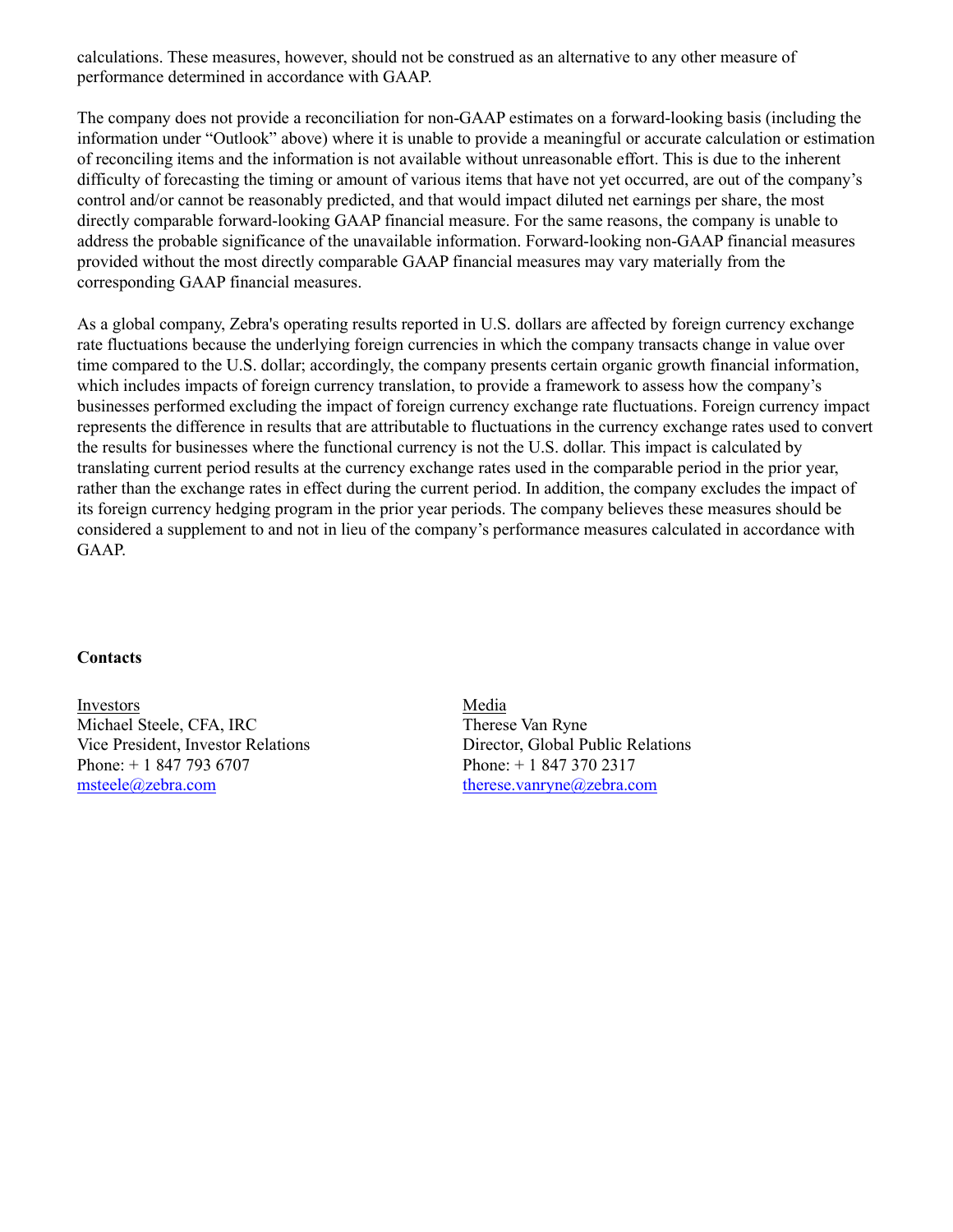## **ZEBRA TECHNOLOGIES CORPORATION AND SUBSIDIARIES CONSOLIDATED BALANCE SHEETS**

(In millions, except share data)

|                                                                                                                                          |              | October 2,<br>2021 |                           | December 31,<br>2020 |
|------------------------------------------------------------------------------------------------------------------------------------------|--------------|--------------------|---------------------------|----------------------|
|                                                                                                                                          |              | (Unaudited)        |                           |                      |
| Assets                                                                                                                                   |              |                    |                           |                      |
| Current assets:                                                                                                                          |              |                    |                           |                      |
| Cash and cash equivalents                                                                                                                | \$           | 307                | \$                        | 168                  |
| Accounts receivable, net of allowances for doubtful accounts of \$1 million as of<br>October 2, 2021 and December 31, 2020, respectively |              | 613                |                           | 508                  |
| Inventories, net                                                                                                                         |              | 438                |                           | 511                  |
| Current income taxes                                                                                                                     |              | 72                 |                           | 16                   |
| Prepaid expenses and other current assets                                                                                                |              | 94                 |                           | 70                   |
| <b>Total Current assets</b>                                                                                                              |              | 1,524              |                           | 1,273                |
| Property, plant and equipment, net                                                                                                       |              | 274                |                           | 274                  |
| Right-of-use lease assets                                                                                                                |              | 130                |                           | 135                  |
| Goodwill                                                                                                                                 |              | 3,194              |                           | 2,988                |
| Other intangibles, net                                                                                                                   |              | 456                |                           | 402                  |
| Deferred income taxes                                                                                                                    |              | 106                |                           | 139                  |
| Other long-term assets                                                                                                                   |              | 181                |                           | 164                  |
| <b>Total Assets</b>                                                                                                                      | $\sqrt{\ }$  | 5,865              | $\mathbb S$               | 5,375                |
| Liabilities and Stockholders' Equity<br><b>Current liabilities:</b>                                                                      |              |                    |                           |                      |
| Current portion of long-term debt                                                                                                        | \$           | 51                 | \$                        | 364                  |
| Accounts payable                                                                                                                         |              | 609                |                           | 601                  |
| Accrued liabilities                                                                                                                      |              | 550                |                           | 559                  |
| Deferred revenue                                                                                                                         |              | 363                |                           | 308                  |
| Income taxes payable                                                                                                                     |              | 8                  |                           | 19                   |
| <b>Total Current liabilities</b>                                                                                                         |              | 1,581              |                           | 1,851                |
| Long-term debt                                                                                                                           |              | 940                |                           | 881                  |
| Long-term lease liabilities                                                                                                              |              | 120                |                           | 129                  |
| Long-term deferred revenue                                                                                                               |              | 318                |                           | 273                  |
| Other long-term liabilities                                                                                                              |              | 90                 |                           | 97                   |
| <b>Total Liabilities</b>                                                                                                                 |              | 3,049              |                           | 3,231                |
| Stockholders' Equity:                                                                                                                    |              |                    |                           |                      |
| Preferred stock, \$.01 par value; authorized 10,000,000 shares; none issued                                                              |              |                    |                           |                      |
| Class A common stock, \$.01 par value; authorized 150,000,000 shares; issued<br>72,151,857 shares                                        |              | 1                  |                           |                      |
| Additional paid-in capital                                                                                                               |              | 447                |                           | 395                  |
| Treasury stock at cost, 18,697,788 and 18,689,775 shares as of October 2, 2021 and<br>December 31, 2020, respectively                    |              | (986)              |                           | (919)                |
| Retained earnings                                                                                                                        |              | 3,382              |                           | 2,736                |
| Accumulated other comprehensive loss                                                                                                     |              | (28)               |                           | (69)                 |
| Total Stockholders' Equity                                                                                                               |              | 2,816              |                           | 2,144                |
| Total Liabilities and Stockholders' Equity                                                                                               | $\mathbb{S}$ | 5,865              | $\boldsymbol{\mathsf{S}}$ | 5,375                |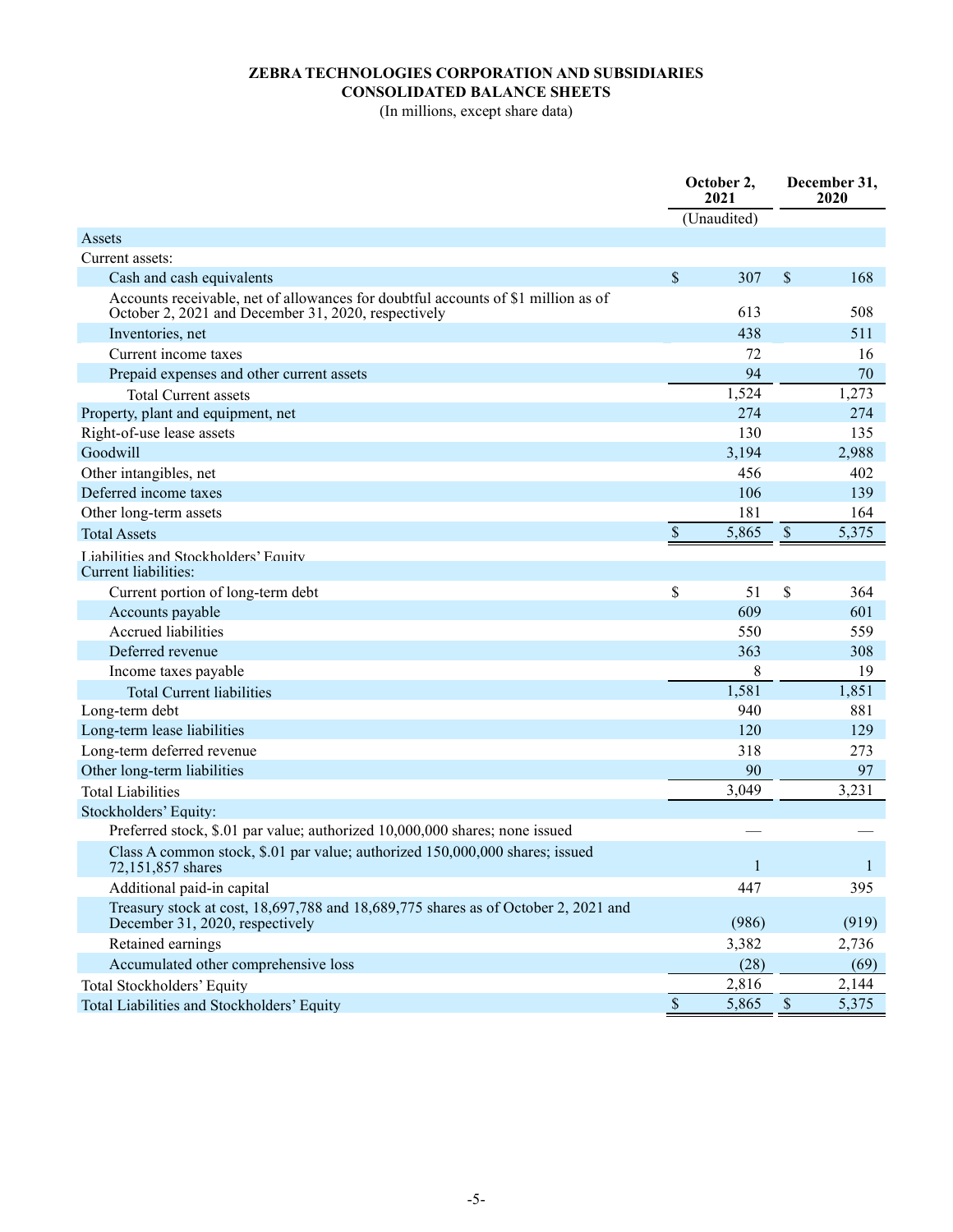## **ZEBRA TECHNOLOGIES CORPORATION AND SUBSIDIARIES CONSOLIDATED STATEMENTS OF OPERATIONS**

(In millions, except share data) (Unaudited)

|                                   |                        | <b>Three Months Ended</b> |              |                       | <b>Nine Months Ended</b> |       |                       |       |
|-----------------------------------|------------------------|---------------------------|--------------|-----------------------|--------------------------|-------|-----------------------|-------|
|                                   |                        | October 2,<br>2021        |              | September 26,<br>2020 | October 2,<br>2021       |       | September 26,<br>2020 |       |
| Net sales:                        |                        |                           |              |                       |                          |       |                       |       |
| Tangible products                 | \$                     | 1,240                     | \$           | 972                   | \$                       | 3,585 | \$                    | 2,684 |
| Services and software             |                        | 196                       |              | 160                   |                          | 575   |                       | 456   |
| <b>Total Net sales</b>            |                        | 1,436                     |              | 1,132                 |                          | 4,160 |                       | 3,140 |
| Cost of sales:                    |                        |                           |              |                       |                          |       |                       |       |
| Tangible products                 |                        | 687                       |              | 543                   |                          | 1,896 |                       | 1,480 |
| Services and software             |                        | 103                       |              | 96                    |                          | 305   |                       | 275   |
| Total Cost of sales               |                        | 790                       |              | 639                   |                          | 2,201 |                       | 1,755 |
| Gross profit                      |                        | 646                       |              | 493                   |                          | 1,959 |                       | 1,385 |
| Operating expenses:               |                        |                           |              |                       |                          |       |                       |       |
| Selling and marketing             |                        | 148                       |              | 119                   |                          | 430   |                       | 350   |
| Research and development          |                        | 141                       |              | 113                   |                          | 422   |                       | 316   |
| General and administrative        |                        | 85                        |              | 71                    |                          | 259   |                       | 219   |
| Amortization of intangible assets |                        | 29                        |              | 20                    |                          | 81    |                       | 52    |
| Acquisition and integration costs |                        | 6                         |              | 19                    |                          | 11    |                       | 21    |
| Exit and restructuring costs      |                        |                           |              | 1                     |                          |       |                       | 7     |
| <b>Total Operating expenses</b>   |                        | 409                       |              | 343                   |                          | 1,203 |                       | 965   |
| Operating income                  |                        | 237                       |              | 150                   |                          | 756   |                       | 420   |
| Other expenses:                   |                        |                           |              |                       |                          |       |                       |       |
| Foreign exchange loss             |                        | (4)                       |              | (3)                   |                          | (3)   |                       | (15)  |
| Interest expense, net             |                        | (5)                       |              | (10)                  |                          | (10)  |                       | (69)  |
| Other (expense) income, net       |                        |                           |              | 1                     |                          | (1)   |                       | 8     |
| Total Other expenses, net         |                        | (9)                       |              | (12)                  |                          | (14)  |                       | (76)  |
| Income before income tax          |                        | 228                       |              | 138                   |                          | 742   |                       | 344   |
| Income tax expense                |                        | 29                        |              | 22                    |                          | 96    |                       | 39    |
| Net income                        | \$                     | 199                       | \$           | 116                   | \$                       | 646   | \$                    | 305   |
| Basic earnings per share          | $\sqrt{\frac{2}{\pi}}$ | 3.72                      | $\mathbb{S}$ | 2.18                  | \$                       | 12.08 | \$                    | 5.70  |
| Diluted earnings per share        | \$                     | 3.69                      | \$           | 2.16                  | \$                       | 11.98 | \$                    | 5.65  |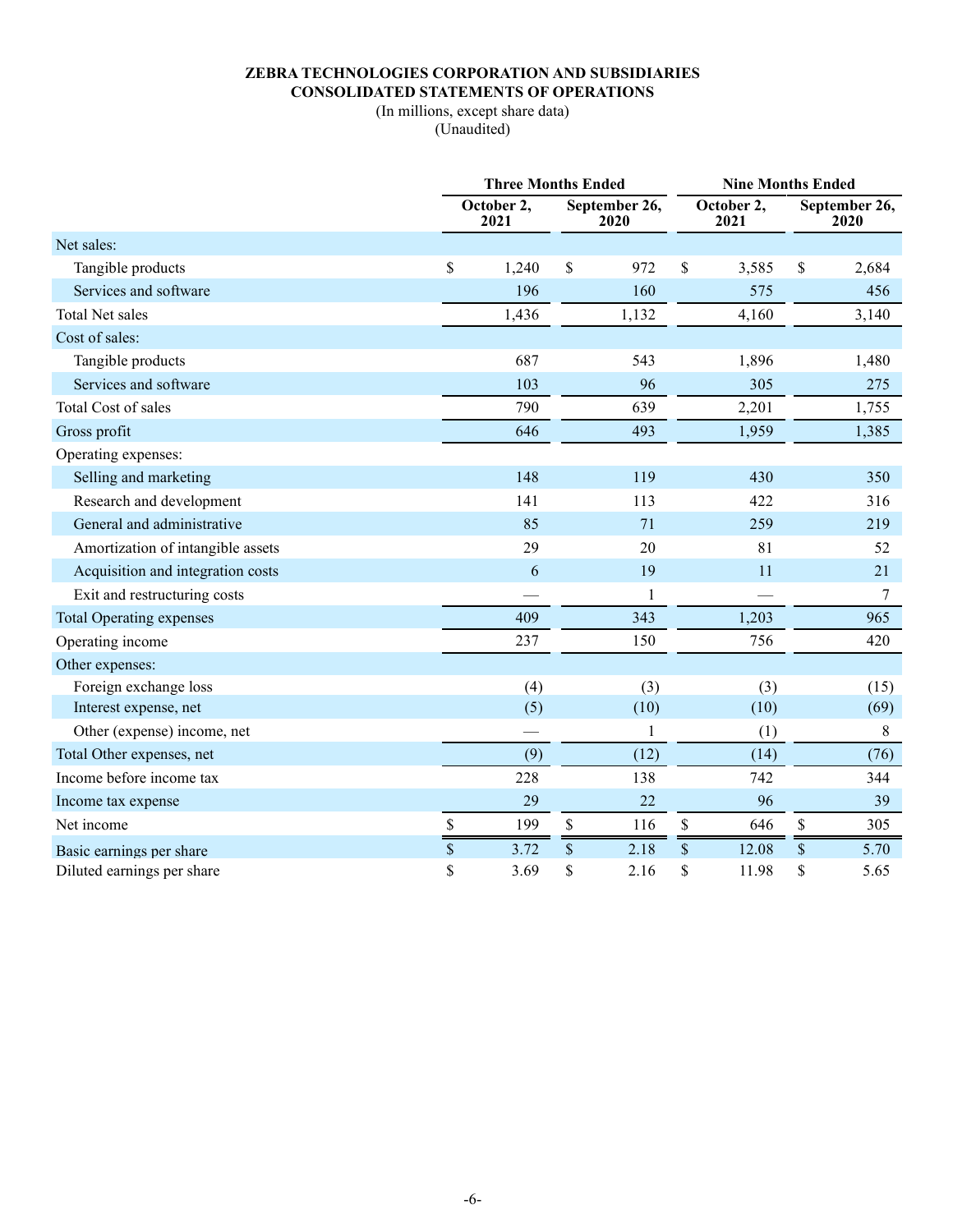#### **ZEBRA TECHNOLOGIES CORPORATION AND SUBSIDIARIES CONSOLIDATED STATEMENTS OF CASH FLOWS**

# (In millions)

(Unaudited)

|                                                                                         | <b>Nine Months Ended</b>  |                    |                          |                       |
|-----------------------------------------------------------------------------------------|---------------------------|--------------------|--------------------------|-----------------------|
|                                                                                         |                           | October 2,<br>2021 |                          | September 26,<br>2020 |
| Cash flows from operating activities:                                                   |                           |                    |                          |                       |
| Net income                                                                              | \$                        | 646                | S                        | 305                   |
| Adjustments to reconcile net income to net cash provided by operating activities:       |                           |                    |                          |                       |
| Depreciation and amortization                                                           |                           | 136                |                          | 103                   |
| Share-based compensation                                                                |                           | 58                 |                          | 33                    |
| Deferred income taxes                                                                   |                           | (6)                |                          | (2)                   |
| Unrealized (gain) loss on forward interest rate swaps                                   |                           | (17)               |                          | 37                    |
| Other, net                                                                              |                           | 1                  |                          | (3)                   |
| Changes in operating assets and liabilities:                                            |                           |                    |                          |                       |
| Accounts receivable, net                                                                |                           | (107)              |                          | 96                    |
| Inventories, net                                                                        |                           | 75                 |                          | (7)                   |
| Other assets                                                                            |                           | (25)               |                          | 3                     |
| Accounts payable                                                                        |                           | (2)                |                          | (7)                   |
| <b>Accrued liabilities</b>                                                              |                           | 42                 |                          | (40)                  |
| Deferred revenue                                                                        |                           | 101                |                          | 58                    |
| Income taxes                                                                            |                           | (67)               |                          | (58)                  |
| Other operating activities                                                              |                           | 1                  |                          | 13                    |
| Net cash provided by operating activities                                               |                           | 836                |                          | 531                   |
| Cash flows from investing activities:                                                   |                           |                    |                          |                       |
| Acquisition of businesses, net of cash acquired                                         |                           | (307)              |                          | (548)                 |
| Purchases of property, plant and equipment                                              |                           | (38)               |                          | (49)                  |
| Proceeds from sale of long-term investments                                             |                           |                    |                          | 6                     |
| Purchases of long-term investments                                                      |                           | (24)               |                          | (32)                  |
| Net cash used in investing activities                                                   |                           | (369)              |                          | (623)                 |
| Cash flows from financing activities:                                                   |                           |                    |                          |                       |
| Payment of debt issuance costs and discounts                                            |                           |                    |                          | (1)                   |
| Payments of long-term debt                                                              |                           | (277)              |                          | (103)                 |
| Proceeds from issuance of long-term debt                                                |                           | 21                 |                          | 389                   |
| Payments for repurchases of common stock                                                |                           | (25)               |                          | (200)                 |
| Net payments related to share-based compensation plans                                  |                           | (48)               |                          | (28)                  |
| Change in unremitted cash collections from servicing factored receivables               |                           | (22)               |                          | 73                    |
| Other financing activities                                                              |                           |                    |                          | $\mathbf{1}$          |
| Net cash (used in) provided by in financing activities                                  |                           | (351)              |                          | 131                   |
| Effect of exchange rate changes on cash and cash equivalents, including restricted cash |                           |                    |                          | (1)                   |
| Net increase in cash and cash equivalents, including restricted cash                    |                           | 116                |                          | 38                    |
| Cash and cash equivalents, including restricted cash, at beginning of period            |                           | 192                |                          | 30                    |
| Cash and cash equivalents, including restricted cash, at end of period                  | $\boldsymbol{\mathsf{S}}$ | 308                | $\overline{\mathcal{S}}$ | 68                    |
| Less restricted cash, included in Prepaid expenses and other current assets             |                           | (1)                |                          | (29)                  |
| Cash and cash equivalents at end of period                                              | $\mathbb S$               | 307                | $\mathbb{S}$             | 39                    |
| Supplemental disclosures of cash flow information:                                      |                           |                    |                          |                       |
| Income taxes paid                                                                       | \$                        | 169                | $\$$                     | 100                   |
| Interest paid                                                                           | \$                        | 25                 | \$                       | 28                    |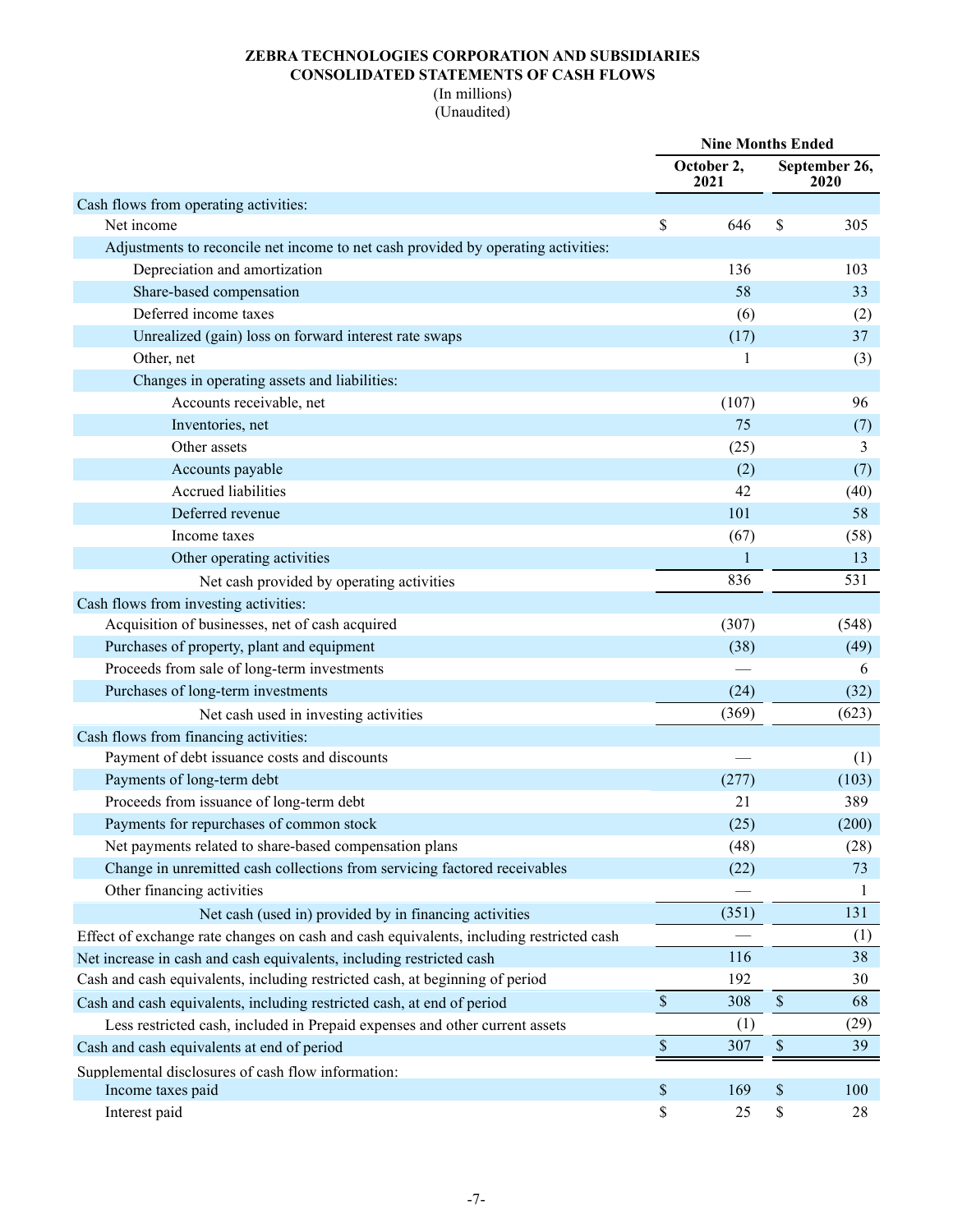## **ZEBRA TECHNOLOGIES CORPORATION AND SUBSIDIARIES RECONCILIATION OF ORGANIC NET SALES GROWTH**

(Unaudited)

|                                             | <b>Three Months Ended</b> |            |              |  |  |  |  |  |
|---------------------------------------------|---------------------------|------------|--------------|--|--|--|--|--|
|                                             | <b>October 2, 2021</b>    |            |              |  |  |  |  |  |
|                                             | AIT                       | <b>EVM</b> | Consolidated |  |  |  |  |  |
| Reported GAAP Consolidated Net sales growth | $13.9\%$                  | $32.1\%$   | 26.9%        |  |  |  |  |  |
| Adjustments:                                |                           |            |              |  |  |  |  |  |
| Impact of foreign currency translation (1)  | $(1.8)\%$                 | $(2.6)\%$  | $(2.4)\%$    |  |  |  |  |  |
| Impact of acquisitions $(2)$                | $- \frac{6}{6}$           | $(1.6)\%$  | $(1.3)\%$    |  |  |  |  |  |
| Consolidated Organic Net sales growth       | 12.1%                     | 27.9 %     | 23.2 %       |  |  |  |  |  |

|                                                       |                 | <b>Nine Months Ended</b> |                     |  |  |  |  |  |  |
|-------------------------------------------------------|-----------------|--------------------------|---------------------|--|--|--|--|--|--|
|                                                       |                 | <b>October 2, 2021</b>   |                     |  |  |  |  |  |  |
|                                                       | AIT             | <b>EVM</b>               | <b>Consolidated</b> |  |  |  |  |  |  |
| Reported GAAP Consolidated Net sales growth           | $28.5\%$        | $34.4\%$                 | $32.5\%$            |  |  |  |  |  |  |
| Adjustments:                                          |                 |                          |                     |  |  |  |  |  |  |
| Impact of foreign currency translation <sup>(1)</sup> | $(1.9)\%$       | $(2.5)\%$                | $(2.3)\%$           |  |  |  |  |  |  |
| Impact of acquisitions $(2)$                          | $- \frac{6}{6}$ | $(2.1)\%$                | $(1.4)\%$           |  |  |  |  |  |  |
| Consolidated Organic Net sales growth                 | $26.6\%$        | 29.8%                    | 28.8%               |  |  |  |  |  |  |

(1) Operating results reported in U.S. Dollars are affected by foreign currency exchange rate fluctuations. Foreign currency translation impact represents the difference in results that are attributable to fluctuations in the currency exchange rates used to convert the results for businesses where the functional currency is not the U.S. Dollar. This impact is calculated by translating the current period results at the currency exchange rates used in the comparable prior year period, inclusive of the Company's foreign currency hedging program.

(2) For purposes of computing Organic Net sales growth, amounts directly attributable to the acquisitions of Reflexis, Adaptive Vision, and Fetch are excluded for twelve months following their respective acquisitions.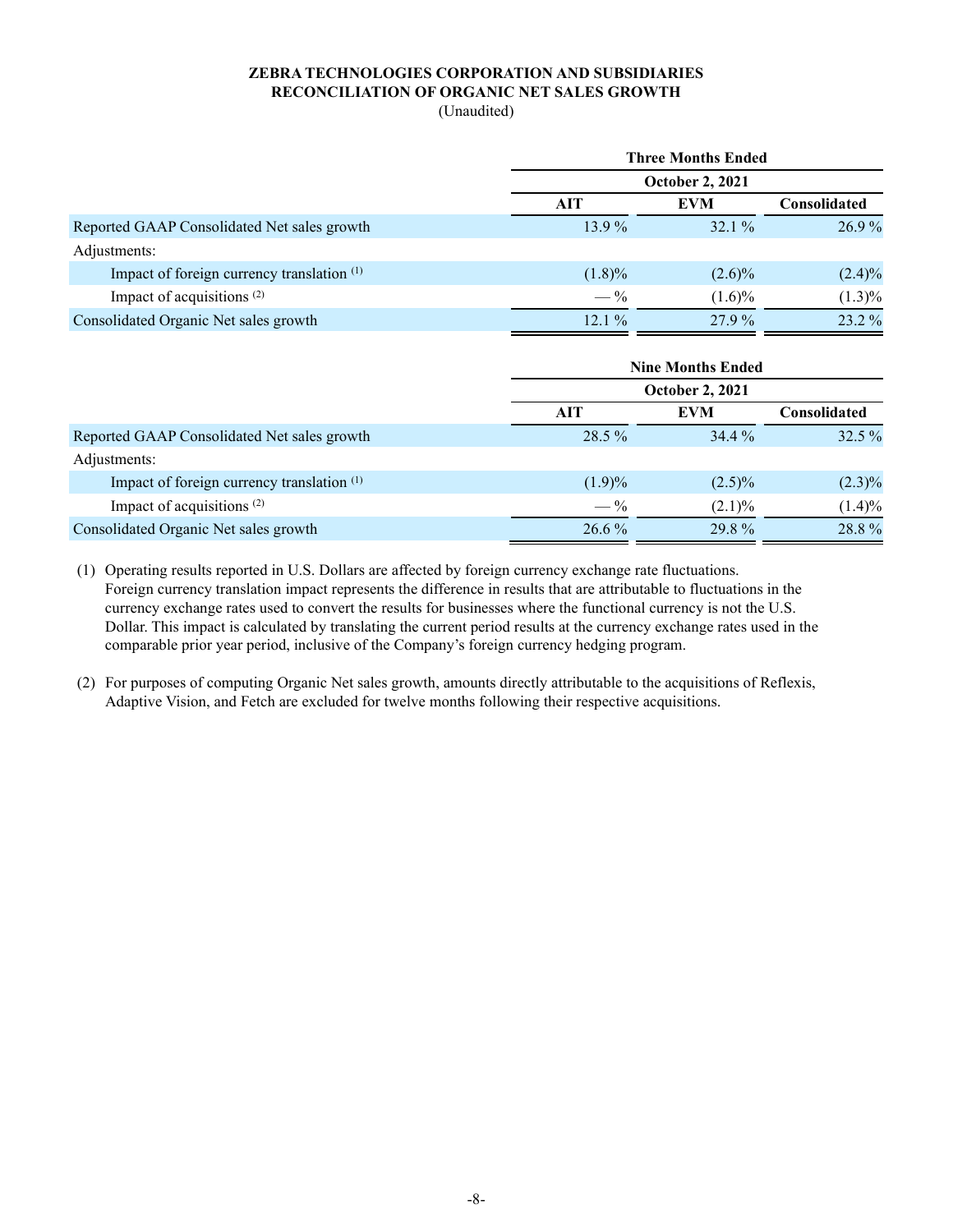## **ZEBRA TECHNOLOGIES CORPORATION AND SUBSIDIARIES**

## **RECONCILIATION OF GAAP TO NON-GAAP GROSS MARGIN**

(In millions) (Unaudited)

|                                      | <b>Three Months Ended</b> |              |            |              |                     |    |                           |    |            |              |                     |  |
|--------------------------------------|---------------------------|--------------|------------|--------------|---------------------|----|---------------------------|----|------------|--------------|---------------------|--|
|                                      | <b>October 2, 2021</b>    |              |            |              |                     |    | <b>September 26, 2020</b> |    |            |              |                     |  |
|                                      | <b>AIT</b>                |              | <b>EVM</b> |              | <b>Consolidated</b> |    | <b>AIT</b>                |    | <b>EVM</b> |              | <b>Consolidated</b> |  |
| GAAP                                 |                           |              |            |              |                     |    |                           |    |            |              |                     |  |
| Reported Net sales (1)               | \$<br>386                 | $\mathbb{S}$ | 1,050      | $\sqrt{\ }$  | 1,436               | \$ | 339                       | \$ | 795        | $\mathbb{S}$ | 1,132               |  |
| Reported Gross profit <sup>(1)</sup> | 168                       |              | 478        |              | 646                 |    | 158                       |    | 338        |              | 493                 |  |
| Gross Margin                         | 43.5 %                    |              | 45.5 $%$   |              | 45.0 $%$            |    | 46.6 $%$                  |    | 42.5 $%$   |              | 43.6 %              |  |
|                                      |                           |              |            |              |                     |    |                           |    |            |              |                     |  |
|                                      |                           |              |            |              |                     |    |                           |    |            |              |                     |  |
| Non-GAAP                             |                           |              |            |              |                     |    |                           |    |            |              |                     |  |
| Adjusted Net sales                   | \$<br>386                 | $\mathbb{S}$ | 1,050      | $\mathbb{S}$ | 1,436               | \$ | 339                       | \$ | 795        | \$           | 1,134               |  |
| Adjusted Gross profit <sup>(2)</sup> | 169                       |              | 479        |              | 648                 |    | 158                       |    | 339        |              | 497                 |  |
| <b>Adjusted Gross Margin</b>         | 43.8%                     |              | 45.6 $%$   |              | 45.1 $%$            |    | 46.6%                     |    | 42.6 %     |              | 43.8%               |  |

|                                      | <b>Nine Months Ended</b> |            |               |            |              |              |               |                           |    |            |    |              |  |  |
|--------------------------------------|--------------------------|------------|---------------|------------|--------------|--------------|---------------|---------------------------|----|------------|----|--------------|--|--|
|                                      | <b>October 2, 2021</b>   |            |               |            |              |              |               | <b>September 26, 2020</b> |    |            |    |              |  |  |
|                                      |                          | <b>AIT</b> |               | <b>EVM</b> |              | Consolidated |               | <b>AIT</b>                |    | <b>EVM</b> |    | Consolidated |  |  |
| GAAP                                 |                          |            |               |            |              |              |               |                           |    |            |    |              |  |  |
| Reported Net sales (1)               | \$                       | 1,243      | $\mathcal{S}$ | 2,923      | \$           | 4.160        | $\mathcal{S}$ | 967                       | \$ | 2,175      | \$ | 3,140        |  |  |
| Reported Gross profit <sup>(1)</sup> |                          | 579        |               | 1,386      |              | 1,959        |               | 454                       |    | 937        |    | 1,385        |  |  |
| Gross Margin                         |                          | 46.6 $%$   |               | 47.4%      |              | 47.1%        |               | 46.9%                     |    | 43.1 $%$   |    | 44.1 $%$     |  |  |
|                                      |                          |            |               |            |              |              |               |                           |    |            |    |              |  |  |
|                                      |                          |            |               |            |              |              |               |                           |    |            |    |              |  |  |
| Non-GAAP                             |                          |            |               |            |              |              |               |                           |    |            |    |              |  |  |
| <b>Adjusted Net sales</b>            | \$                       | 1,243      | $\mathcal{S}$ | 2,923      | $\mathbb{S}$ | 4,166        | \$            | 967                       | \$ | 2,175      | \$ | 3,142        |  |  |
| Adjusted Gross profit <sup>(2)</sup> |                          | 581        |               | 1,390      |              | 1,971        |               | 455                       |    | 939        |    | 1,394        |  |  |
| <b>Adjusted Gross Margin</b>         |                          | 46.7%      |               | $47.6\%$   |              | 47.3 %       |               | 47.1%                     |    | 43.2 %     |    | 44.4 %       |  |  |

(1) Consolidated results include corporate eliminations related to business acquisition purchase accounting adjustments that are not reported in segment results.

(2) Adjusted Gross profit excludes business acquisition purchase accounting adjustments, share-based compensation expense, and product sourcing diversification costs.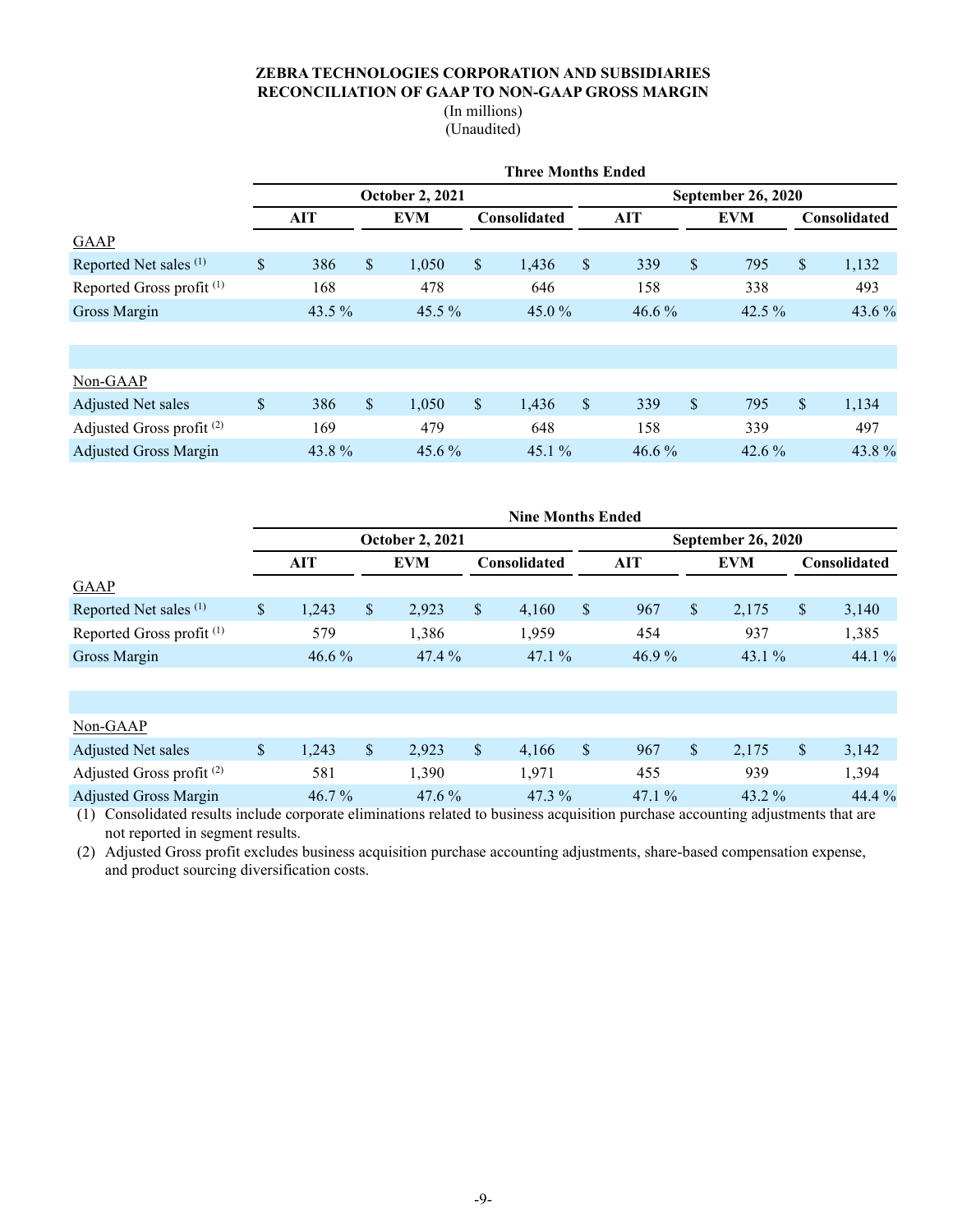#### **ZEBRA TECHNOLOGIES CORPORATION AND SUBSIDIARIES RECONCILIATION OF GAAP TO NON-GAAP NET INCOME**

(In millions, except share data) (Unaudited)

|                                                               | <b>Three Months Ended</b> |                    |                           | <b>Nine Months Ended</b> |                           |                    |                           |                       |
|---------------------------------------------------------------|---------------------------|--------------------|---------------------------|--------------------------|---------------------------|--------------------|---------------------------|-----------------------|
|                                                               |                           | October 2,<br>2021 | September 26,<br>2020     |                          |                           | October 2,<br>2021 |                           | September 26,<br>2020 |
| Net income                                                    | $\boldsymbol{\mathsf{S}}$ | 199                | \$                        | 116                      | \$                        | 646                | \$                        | 305                   |
| Adiustments to Net sales <sup>(1)</sup>                       |                           |                    |                           |                          |                           |                    |                           |                       |
| Purchase accounting adjustments                               |                           |                    |                           | 2                        |                           | 6                  |                           | 2                     |
| <b>Total adjustments to Net sales</b>                         |                           |                    |                           | $\overline{2}$           |                           | 6                  |                           | $\overline{2}$        |
| Adjustments to Cost of sales <sup>(1)</sup>                   |                           |                    |                           |                          |                           |                    |                           |                       |
| Share-based compensation                                      |                           | $\overline{c}$     |                           |                          |                           | 6                  |                           | 3                     |
| Product sourcing diversification initiative                   |                           |                    |                           |                          |                           |                    |                           | $\overline{4}$        |
| <b>Total adjustments to Cost of sales</b>                     |                           | $\overline{2}$     |                           | $\overline{2}$           |                           | 6                  |                           | $\overline{7}$        |
| Adjustments to Operating expenses <sup>(1)</sup>              |                           |                    |                           |                          |                           |                    |                           |                       |
| Amortization of intangible assets                             |                           | 29                 |                           | 20                       |                           | 81                 |                           | 52                    |
| Acquisition and integration costs                             |                           | 6                  |                           | 19                       |                           | 11                 |                           | 21                    |
| Share-based compensation                                      |                           | 20                 |                           | 14                       |                           | 64                 |                           | 35                    |
| Exit and restructuring costs                                  |                           |                    |                           | 1                        |                           |                    |                           | $\overline{7}$        |
| Product sourcing diversification initiative                   |                           |                    |                           | 6                        |                           |                    |                           | 11                    |
| <b>Total adjustments to Operating expenses</b>                |                           | 55                 |                           | 60                       |                           | 156                |                           | 126                   |
| Adjustments to Other income (expense), net <sup>(1)</sup>     |                           |                    |                           |                          |                           |                    |                           |                       |
| Amortization of debt issuance costs and discounts             |                           |                    |                           | 1                        |                           | $\overline{2}$     |                           | $\overline{2}$        |
| Investment gain                                               |                           | (1)                |                           | (1)                      |                           | (1)                |                           | (8)                   |
| Foreign exchange loss                                         |                           | $\overline{4}$     |                           | 3                        |                           | 3                  |                           | 15                    |
| Forward interest rate swap (gain) loss                        |                           | 1                  |                           | 4                        |                           | (4)                |                           | 46                    |
| Total adjustments to Other income (expense), net              |                           | $\overline{4}$     |                           | $\overline{7}$           |                           |                    |                           | 55                    |
| Income tax effect of adjustments <sup>(2)</sup>               |                           |                    |                           |                          |                           |                    |                           |                       |
| Reported income tax expense                                   |                           | 29                 |                           | 22                       |                           | 96                 |                           | 39                    |
| Less: Adjusted income tax expense                             |                           | (44)               |                           | (34)                     |                           | (160)              |                           | (84)                  |
| Total adjustments to income tax                               |                           | (15)               |                           | (12)                     |                           | (64)               |                           | (45)                  |
| Total adjustments                                             |                           | 46                 |                           | 59                       |                           | 104                |                           | 145                   |
| <b>Non-GAAP Net income</b>                                    | $\boldsymbol{\mathsf{S}}$ | 245                | $\$\,$                    | 175                      | $\$$                      | 750                | $\$$                      | 450                   |
|                                                               |                           |                    |                           |                          |                           |                    |                           |                       |
| GAAP earnings per share                                       |                           |                    |                           |                          |                           |                    |                           |                       |
| Basic                                                         | \$                        | 3.72               | \$                        | 2.18                     | \$                        | 12.08              | \$                        | 5.70                  |
| <b>Diluted</b>                                                |                           | 3.69               |                           | 2.16                     | <sup>\$</sup>             | 11.98              | <sup>\$</sup>             | 5.65                  |
| Non-GAAP earnings ner share                                   |                           |                    |                           |                          |                           |                    |                           |                       |
| Basic                                                         | $\boldsymbol{\mathsf{S}}$ | 4.59               | $\boldsymbol{\mathsf{S}}$ | 3.29                     | $\boldsymbol{\mathsf{S}}$ | 14.03              | $\boldsymbol{\mathsf{S}}$ | 8.42                  |
| <b>Diluted</b>                                                |                           | 4.55               |                           | 3.27                     | S                         | 13.91              |                           | 8.34                  |
|                                                               |                           |                    |                           |                          |                           |                    |                           |                       |
| Basic weighted average shares outstanding                     |                           | 53,418,055         |                           | 53,300,036               |                           | 53,449,239         |                           | 53,460,891            |
| Diluted weighted average and equivalent shares<br>outstanding |                           | 53,866,559         |                           | 53,716,306               |                           | 53,911,813         |                           | 53,947,786            |

(1) Presented on a pre-tax basis.

(2) Represents adjustments to GAAP income tax expense commensurate with pre-tax non-GAAP adjustments (including the resulting impacts to U.S. BEAT/GILTI provisions), as well as adjustments to exclude the impacts of certain discrete income tax items and incorporate the anticipated annualized effects of current year tax planning.